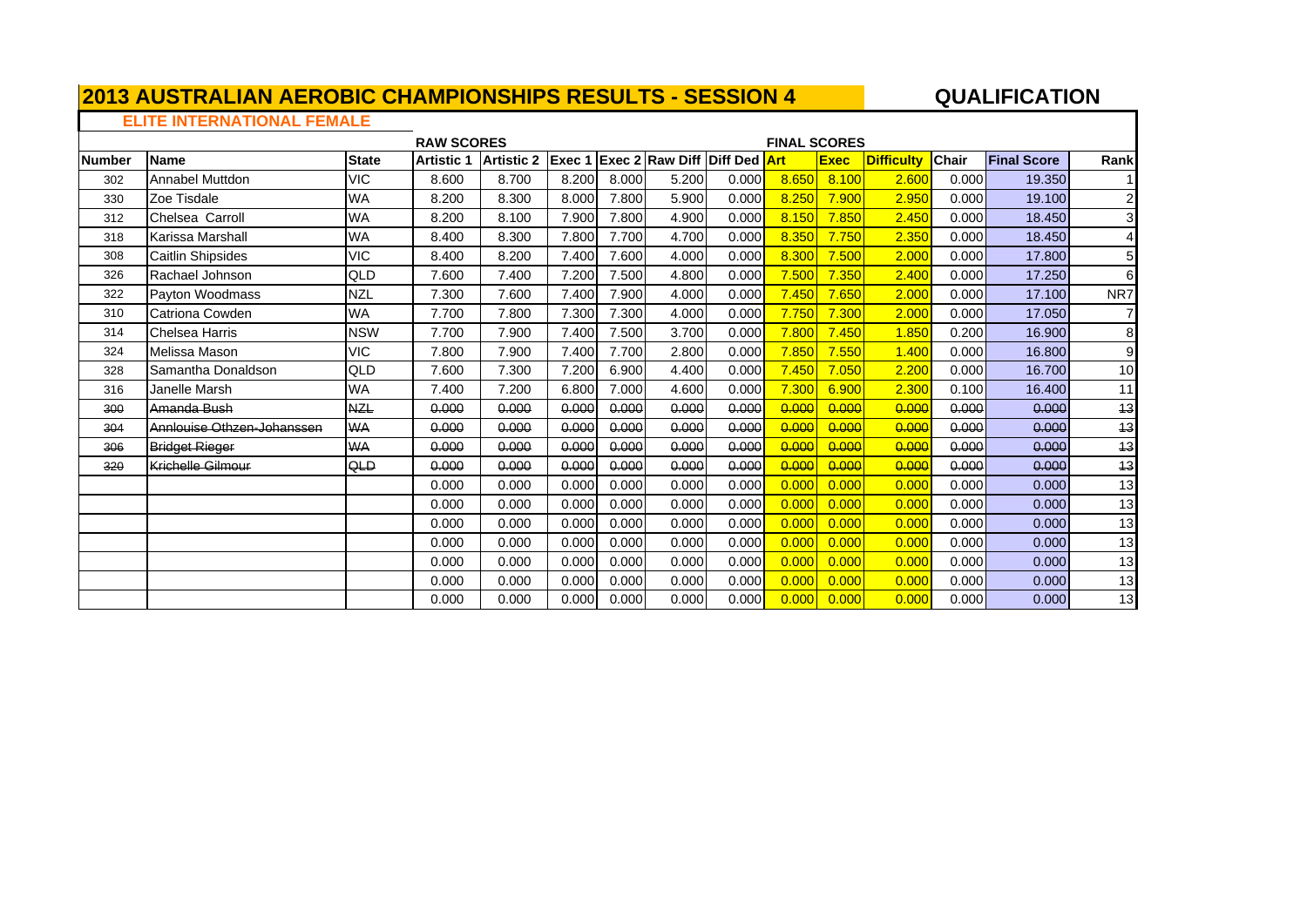## **QUALIFICATION**

#### **AGE GROUP 1 FEMALEThe Company**

|               |                   |              | <b>RAW SCORES</b> |                   |        |       |                                 |       | <b>FINAL SCORES</b> |             |                   |              |                    |                         |
|---------------|-------------------|--------------|-------------------|-------------------|--------|-------|---------------------------------|-------|---------------------|-------------|-------------------|--------------|--------------------|-------------------------|
| <b>Number</b> | <b>Name</b>       | <b>State</b> | <b>Artistic 1</b> | <b>Artistic 2</b> | Exec 1 |       | <b>Exec 2 Raw Diff Diff Ded</b> |       | <b>Art</b>          | <b>Exec</b> | <b>Difficulty</b> | <b>Chair</b> | <b>Final Score</b> | Rank                    |
| 307           | Elizabeth Burgess | QLD          | 8.600             | 8.400             | 7.300  | 7.300 | 2.900                           | 0.000 | 8.500               | 7.300       | 1.450             | 0.000        | 17.250             |                         |
| 305           | Ciara Thompson    | WA           | 8.200             | 7.700             | 7.800  | 8.300 | 2.900                           | 0.000 | 7.950               | 8.050       | 1.450             | 0.600        | 16.850             | $\overline{\mathbf{c}}$ |
| 303           | Chelsea Clark     | <b>NSW</b>   | 8.100             | 7.900             | 7.400  | 7.600 | 2.700                           | 0.000 | 8.000               | 7.500       | 1.350             | 0.000        | 16.850             | $\overline{\mathbf{3}}$ |
| 315           | Roisin Selvarajoo | VIC          | 8.000             | 8.300             | 8.000  | 7.800 | 2.500                           | 1.000 | 8.150               | 7.900       | 0.750             | 0.000        | 16.800             | 4                       |
| 319           | Thoma O'Sullivan  | <b>WA</b>    | 8.100             | 8.000             | 7.400  | 7.500 | 2.600                           | 0.000 | 8.050               | 7.450       | 1.300             | 0.000        | 16.800             | 5                       |
| 317           | Tayla Glass       | <b>NZL</b>   | 7.800             | 7.900             | 7.200  | 7.600 | 2.700                           | 0.000 | 7.850               | 7.400       | 1.350             | 0.000        | 16.600             | NR <sub>6</sub>         |
| 301           | Alexandra Tree    | QLD          | 8.200             | 8.200             | 7.200  | 7.500 | 1.900                           | 0.000 | 8.200               | 7.350       | 0.950             | 0.000        | 16.500             | 6                       |
| 309           | Kira Stray        | QLD          | 8.100             | 8.200             | 7.100  | 7.100 | 2.400                           | 0.000 | 8.150               | 7.100       | 1.200             | 0.000        | 16.450             | $\overline{7}$          |
| 311           | Lani Nelson       | QLD          | 7.800             | 8.300             | 6.900  | 7.100 | 2.800                           | 0.000 | 8.050               | 7.000       | 1.400             | 0.000        | 16.450             | 8                       |
| 313           | Matilda Narvo     | <b>NSW</b>   | 7.900             | 7.900             | 6.900  | 6.800 | 2.700                           | 0.000 | 7.900               | 6.850       | 1.350             | 0.000        | 16.100             | 9                       |
|               |                   |              | 0.000             | 0.000             | 0.000  | 0.000 | 0.000                           | 0.000 | 0.000               | 0.000       | 0.000             | 0.000        | 0.000              | 11                      |
|               |                   |              | 0.000             | 0.000             | 0.000  | 0.000 | 0.000                           | 0.000 | 0.000               | 0.000       | 0.000             | 0.000        | 0.000              | 11                      |
|               |                   |              | 0.000             | 0.000             | 0.000  | 0.000 | 0.000                           | 0.000 | 0.000               | 0.000       | 0.000             | 0.000        | 0.000              | 11                      |
|               |                   |              | 0.000             | 0.000             | 0.000  | 0.000 | 0.000                           | 0.000 | 0.000               | 0.000       | 0.000             | 0.000        | 0.000              | 11                      |
|               |                   |              | 0.000             | 0.000             | 0.000  | 0.000 | 0.000                           | 0.000 | 0.000               | 0.000       | 0.000             | 0.000        | 0.000              | 11                      |
|               |                   |              | 0.000             | 0.000             | 0.000  | 0.000 | 0.000                           | 0.000 | 0.000               | 0.000       | 0.000             | 0.000        | 0.000              | 11                      |
|               |                   |              | 0.000             | 0.000             | 0.000  | 0.000 | 0.000                           | 0.000 | 0.000               | 0.000       | 0.000             | 0.000        | 0.000              | 11                      |
|               |                   |              | 0.000             | 0.000             | 0.000  | 0.000 | 0.000                           | 0.000 | 0.000               | 0.000       | 0.000             | 0.000        | 0.000              | 11                      |
|               |                   |              | 0.000             | 0.000             | 0.000  | 0.000 | 0.000                           | 0.000 | 0.000               | 0.000       | 0.000             | 0.000        | 0.000              | 11                      |
|               |                   |              | 0.000             | 0.000             | 0.000  | 0.000 | 0.000                           | 0.000 | 0.000               | 0.000       | 0.000             | 0.000        | 0.000              | 11                      |
|               |                   |              | 0.000             | 0.000             | 0.000  | 0.000 | 0.000                           | 0.000 | 0.000               | 0.000       | 0.000             | 0.000        | 0.000              | 11                      |
|               |                   |              | 0.000             | 0.000             | 0.000  | 0.000 | 0.000                           | 0.000 | 0.000               | 0.000       | 0.000             | 0.000        | 0.000              | 11                      |
|               |                   |              | 0.000             | 0.000             | 0.000  | 0.000 | 0.000                           | 0.000 | 0.000               | 0.000       | 0.000             | 0.000        | 0.000              | 11                      |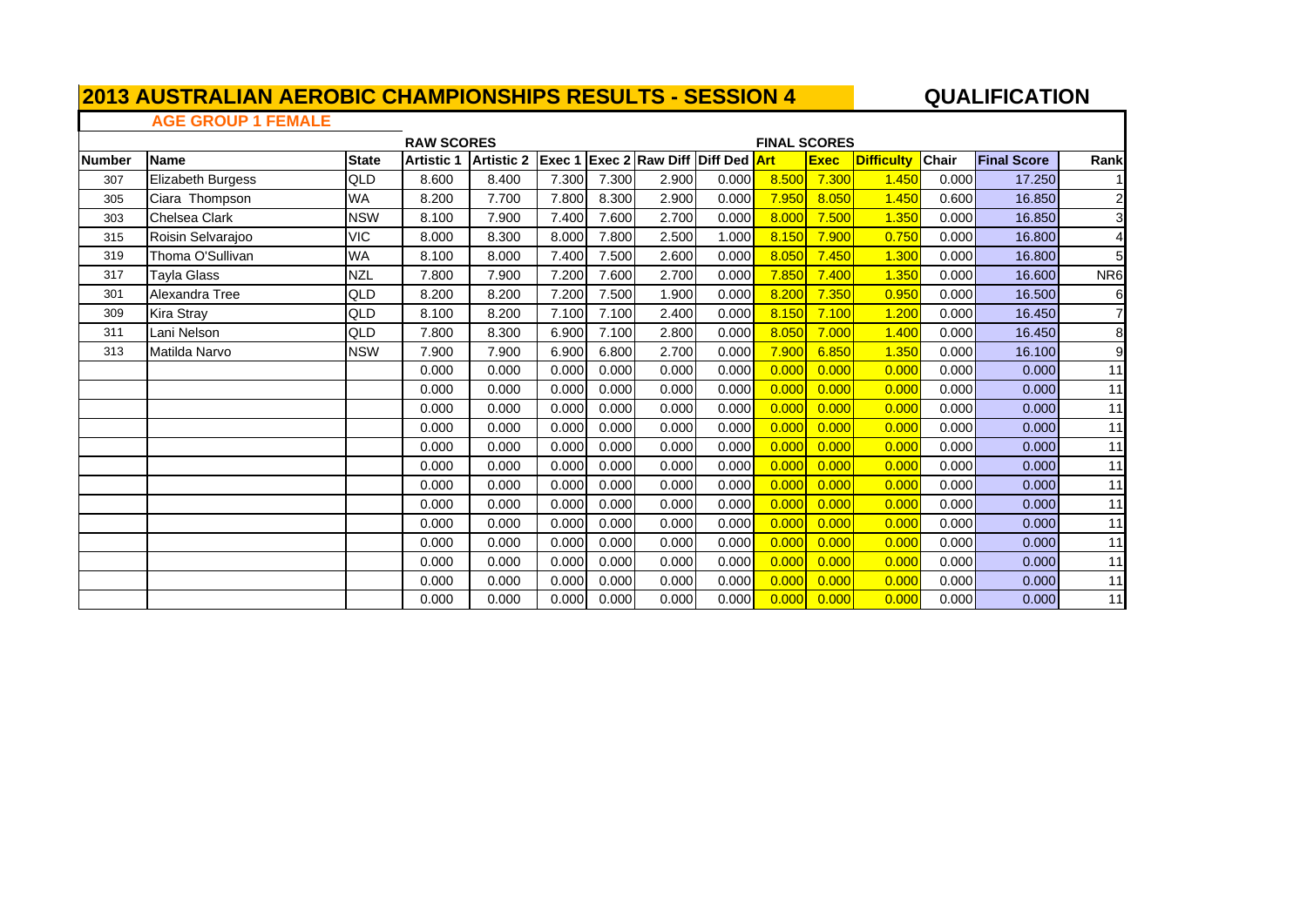## **QUALIFICATION**

### **AGE GROUP 2 FEMALE**

 $\Gamma$ 

|               |                       |              | <b>RAW SCORES</b> |                   |        |       |                                     |       | <b>FINAL SCORES</b> |             |                   |              |                    |                 |
|---------------|-----------------------|--------------|-------------------|-------------------|--------|-------|-------------------------------------|-------|---------------------|-------------|-------------------|--------------|--------------------|-----------------|
| <b>Number</b> | <b>Name</b>           | <b>State</b> | <b>Artistic 1</b> | <b>Artistic 2</b> | Exec 1 |       | <b>Exec 2 Raw Diff Diff Ded Art</b> |       |                     | <b>Exec</b> | <b>Difficulty</b> | <b>Chair</b> | <b>Final Score</b> | Rank            |
| 343           | Laura Furse           | <b>NZL</b>   | 8.500             | 8.400             | 7.500  | 7.600 | 4.700                               | 0.000 | 8.450               | 7.550       | 2.350             | 0.000        | 18.350             | NR <sub>1</sub> |
| 347           | Cairo Leicester       | <b>WA</b>    | 8.700             | 8.300             | 7.700  | 8.000 | 3.900                               | 0.000 | 8.500               | 7.850       | 1.950             | 0.000        | 18,300             | 11              |
| 321           | Maddison Kerr         | <b>NSW</b>   | 8.600             | 8.300             | 7.200  | 7.400 | 4.400                               | 0.000 | 8.450               | 7.300       | 2.200             | 0.000        | 17.950             | $\mathbf{2}$    |
| 331           | Mercedes Mcintyre     | QLD          | 8.300             | 7.800             | 7.500  | 7.800 | 4.300                               | 0.000 | 8.050               | 7.650       | 2.150             | 0.000        | 17.850             | $\mathbf{3}$    |
| 337           | <b>Giveney How</b>    | <b>WA</b>    | 8.400             | 8.200             | 7.300  | 7.300 | 3.400                               | 0.000 | 8.300               | 7.300       | 1.700             | 0.000        | 17.300             | 4               |
| 323           | Robyn Kalkhoven       | <b>VIC</b>   | 8.200             | 8.100             | 7.500  | 7.100 | 3.600                               | 0.000 | 8.150               | 7.300       | 1.800             | 0.000        | 17.250             | 5 <sup>1</sup>  |
| 351           | Deborah Greenbaum     | <b>NSW</b>   | 8.100             | 8.100             | 7.300  | 7.200 | 4.200                               | 0.000 | 8.100               | 7.250       | 2.100             | 0.200        | 17.250             | $6 \mid$        |
| 327           | Megan Shroff          | QLD          | 8.400             | 8.300             | 6.900  | 7.300 | 3.500                               | 0.000 | 8.350               | 7.100       | 1.750             | 0.000        | 17.200             | $\overline{7}$  |
| 353           | Amy Morrison          | QLD          | 8.200             | 8.300             | 7.000  | 6.800 | 4.000                               | 0.000 | 8.250               | 6.900       | 2.000             | 0.000        | 17.150             | 8               |
| 333           | Charlotte Roe         | <b>VIC</b>   | 8.500             | 8.700             | 7.500  | 7.000 | 2.300                               | 0.000 | 8.600               | 7.250       | 1.150             | 0.000        | 17.000             | 9               |
| 329           | <b>Madison Napper</b> | QLD          | 8.300             | 8.000             | 6.700  | 6.900 | 4.000                               | 0.000 | 8.150               | 6.800       | 2.000             | 0.000        | 16.950             | 10              |
| 335           | Rebecca Donato        | <b>VIC</b>   | 7.600             | 7.800             | 7.300  | 7.300 | 3.800                               | 0.000 | 7.700               | 7.300       | 1.900             | 0.000        | 16.900             | 11              |
| 345           | Alexandra Wilde       | <b>WA</b>    | 8.200             | 8.000             | 6.500  | 6.700 | 3.800                               | 0.000 | 8.100               | 6.600       | 1.900             | 0.000        | 16.600             | 12              |
| 349           | Nicole Morley         | <b>NSW</b>   | 7.500             | 7.600             | 6.400  | 6.600 | 2.600                               | 1.000 | 7.550               | 6.500       | 0.800             | 0.000        | 14.850             | 13              |
| 341           | Jennifer Groom        | <b>NZL</b>   | 7.100             | 7.200             | 6.600  | 6.400 | 3.300                               | 1.000 | 7.150               | 6.500       | 1.150             | 0.000        | 14.800             | <b>NR14</b>     |
| 325           | Katie Underwood       | QLD          | 7.500             | 7.800             | 6.100  | 6.000 | 2.800                               | 1.000 | 7.650               | 6.050       | 0.900             | 0.000        | 14.600             | 14              |
| 339           | Hannah Murdoch        | <b>NZL</b>   | 6.000             | 6.200             | 5.000  | 5.100 | 1.600                               | 1.000 | 6.100               | 5.050       | 0.300             | 0.000        | 11.450             | <b>NR15</b>     |
|               |                       |              | 0.000             | 0.000             | 0.000  | 0.000 | 0.000                               | 0.000 | 0.000               | 0.000       | 0.000             | 0.000        | 0.000              | 18              |
|               |                       |              | 0.000             | 0.000             | 0.000  | 0.000 | 0.000                               | 0.000 | 0.000               | 0.000       | 0.000             | 0.000        | 0.000              | 18              |
|               |                       |              | 0.000             | 0.000             | 0.000  | 0.000 | 0.000                               | 0.000 | 0.000               | 0.000       | 0.000             | 0.000        | 0.000              | 18              |
|               |                       |              | 0.000             | 0.000             | 0.000  | 0.000 | 0.000                               | 0.000 | 0.000               | 0.000       | 0.000             | 0.000        | 0.000              | 18              |
|               |                       |              | 0.000             | 0.000             | 0.000  | 0.000 | 0.000                               | 0.000 | 0.000               | 0.000       | 0.000             | 0.000        | 0.000              | 18              |
|               |                       |              | 0.000             | 0.000             | 0.000  | 0.000 | 0.000                               | 0.000 | 0.000               | 0.000       | 0.000             | 0.000        | 0.000              | 18              |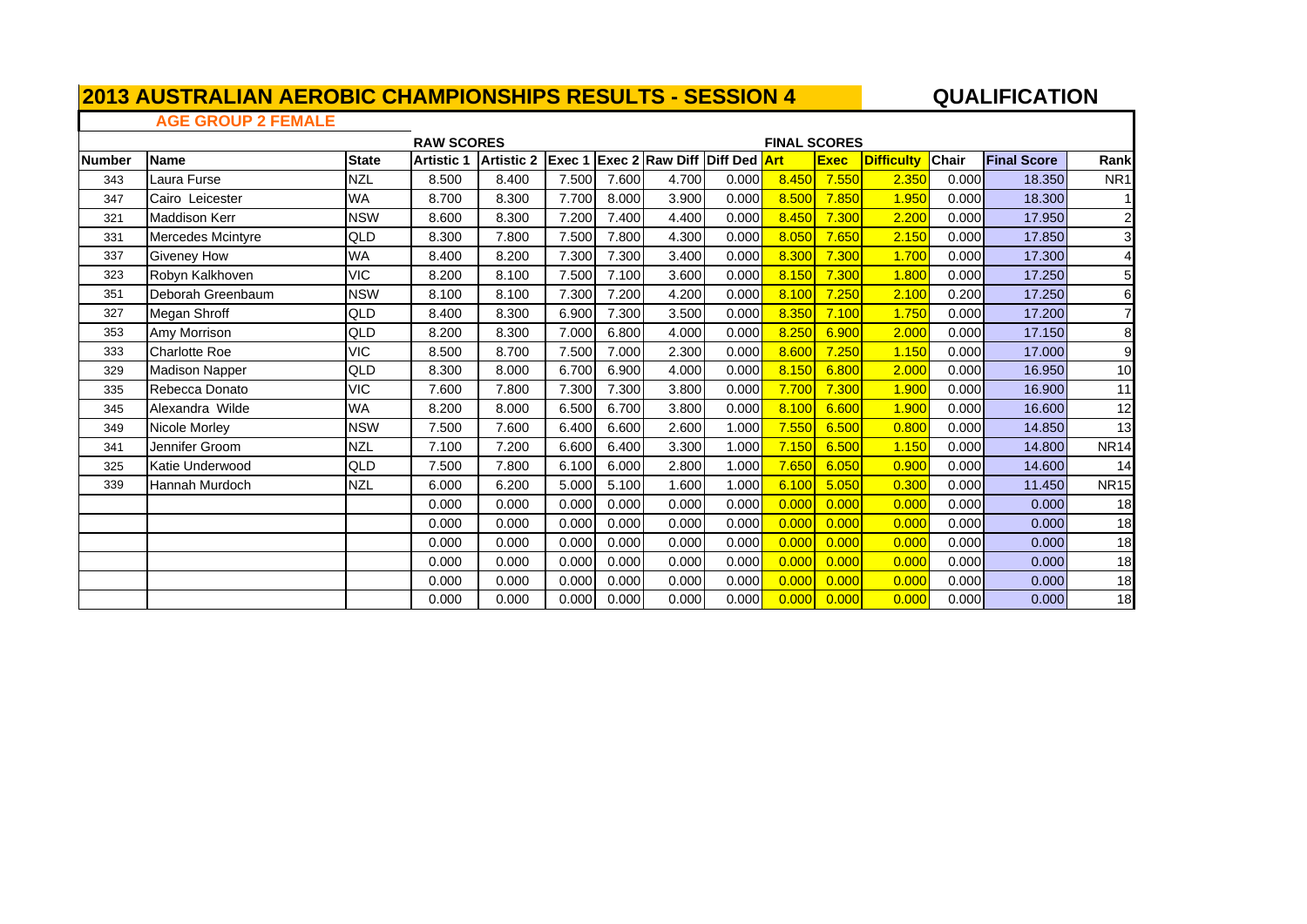## **QUALIFICATION**

## **ELITE INTERNATIONAL MALE**

|               |                |              | <b>RAW SCORES</b> |                   |        |       |                                     |       | <b>FINAL SCORES</b> |             |                   |              |                    |                         |
|---------------|----------------|--------------|-------------------|-------------------|--------|-------|-------------------------------------|-------|---------------------|-------------|-------------------|--------------|--------------------|-------------------------|
| <b>Number</b> | <b>Name</b>    | <b>State</b> | <b>Artistic 1</b> | <b>Artistic 2</b> | Exec 1 |       | <b>Exec 2 Raw Diff Diff Ded Art</b> |       |                     | <b>Exec</b> | <b>Difficulty</b> | <b>Chair</b> | <b>Final Score</b> | Rank                    |
| 332           | Kenji Fujihara | <b>VIC</b>   | 8.700             | 8.500             | 6.800  | 7.000 | 3.000                               | 0.000 | 8.600               | 6.900       | 1.500             | 0.000        | 17.000             |                         |
|               |                |              | 0.000             | 0.000             | 0.000  | 0.000 | 0.000                               | 0.000 | 0.000               | 0.000       | 0.000             | 0.000        | 0.000              | $\overline{2}$          |
|               |                |              | 0.000             | 0.000             | 0.000  | 0.000 | 0.000                               | 0.000 | 0.000               | 0.000       | 0.000             | 0.000        | 0.000              | $\overline{c}$          |
|               |                |              | 0.000             | 0.000             | 0.000  | 0.000 | 0.000                               | 0.000 | 0.000               | 0.000       | 0.000             | 0.000        | 0.000              | $\mathbf 2$             |
|               |                |              | 0.000             | 0.000             | 0.000  | 0.000 | 0.000                               | 0.000 | 0.000               | 0.000       | 0.000             | 0.000        | 0.000              | $\overline{c}$          |
|               |                |              | 0.000             | 0.000             | 0.000  | 0.000 | 0.000                               | 0.000 | 0.000               | 0.000       | 0.000             | 0.000        | 0.000              | $\overline{c}$          |
|               |                |              | 0.000             | 0.000             | 0.000  | 0.000 | 0.000                               | 0.000 | 0.000               | 0.000       | 0.000             | 0.000        | 0.000              | $\overline{c}$          |
|               |                |              | 0.000             | 0.000             | 0.000  | 0.000 | 0.000                               | 0.000 | 0.000               | 0.000       | 0.000             | 0.000        | 0.000              | $\overline{c}$          |
|               |                |              | 0.000             | 0.000             | 0.000  | 0.000 | 0.000                               | 0.000 | 0.000               | 0.000       | 0.000             | 0.000        | 0.000              | $\overline{c}$          |
|               |                |              | 0.000             | 0.000             | 0.000  | 0.000 | 0.000                               | 0.000 | 0.000               | 0.000       | 0.000             | 0.000        | 0.000              | $\overline{c}$          |
|               |                |              | 0.000             | 0.000             | 0.000  | 0.000 | 0.000                               | 0.000 | 0.000               | 0.000       | 0.000             | 0.000        | 0.000              | $\overline{c}$          |
|               |                |              | 0.000             | 0.000             | 0.000  | 0.000 | 0.000                               | 0.000 | 0.000               | 0.000       | 0.000             | 0.000        | 0.000              | $\overline{c}$          |
|               |                |              | 0.000             | 0.000             | 0.000  | 0.000 | 0.000                               | 0.000 | 0.000               | 0.000       | 0.000             | 0.000        | 0.000              | $\overline{c}$          |
|               |                |              | 0.000             | 0.000             | 0.000  | 0.000 | 0.000                               | 0.000 | 0.000               | 0.000       | 0.000             | 0.000        | 0.000              | $\overline{c}$          |
|               |                |              | 0.000             | 0.000             | 0.000  | 0.000 | 0.000                               | 0.000 | 0.000               | 0.000       | 0.000             | 0.000        | 0.000              | $\overline{c}$          |
|               |                |              | 0.000             | 0.000             | 0.000  | 0.000 | 0.000                               | 0.000 | 0.000               | 0.000       | 0.000             | 0.000        | 0.000              | $\overline{c}$          |
|               |                |              | 0.000             | 0.000             | 0.000  | 0.000 | 0.000                               | 0.000 | 0.000               | 0.000       | 0.000             | 0.000        | 0.000              | $\overline{c}$          |
|               |                |              | 0.000             | 0.000             | 0.000  | 0.000 | 0.000                               | 0.000 | 0.000               | 0.000       | 0.000             | 0.000        | 0.000              | $\overline{c}$          |
|               |                |              | 0.000             | 0.000             | 0.000  | 0.000 | 0.000                               | 0.000 | 0.000               | 0.000       | 0.000             | 0.000        | 0.000              | $\overline{2}$          |
|               |                |              | 0.000             | 0.000             | 0.000  | 0.000 | 0.000                               | 0.000 | 0.000               | 0.000       | 0.000             | 0.000        | 0.000              | $\overline{c}$          |
|               |                |              | 0.000             | 0.000             | 0.000  | 0.000 | 0.000                               | 0.000 | 0.000               | 0.000       | 0.000             | 0.000        | 0.000              | $\overline{2}$          |
|               |                |              | 0.000             | 0.000             | 0.000  | 0.000 | 0.000                               | 0.000 | 0.000               | 0.000       | 0.000             | 0.000        | 0.000              | $\overline{\mathbf{c}}$ |
|               |                |              | 0.000             | 0.000             | 0.000  | 0.000 | 0.000                               | 0.000 | 0.000               | 0.000       | 0.000             | 0.000        | 0.000              | $\overline{\mathbf{c}}$ |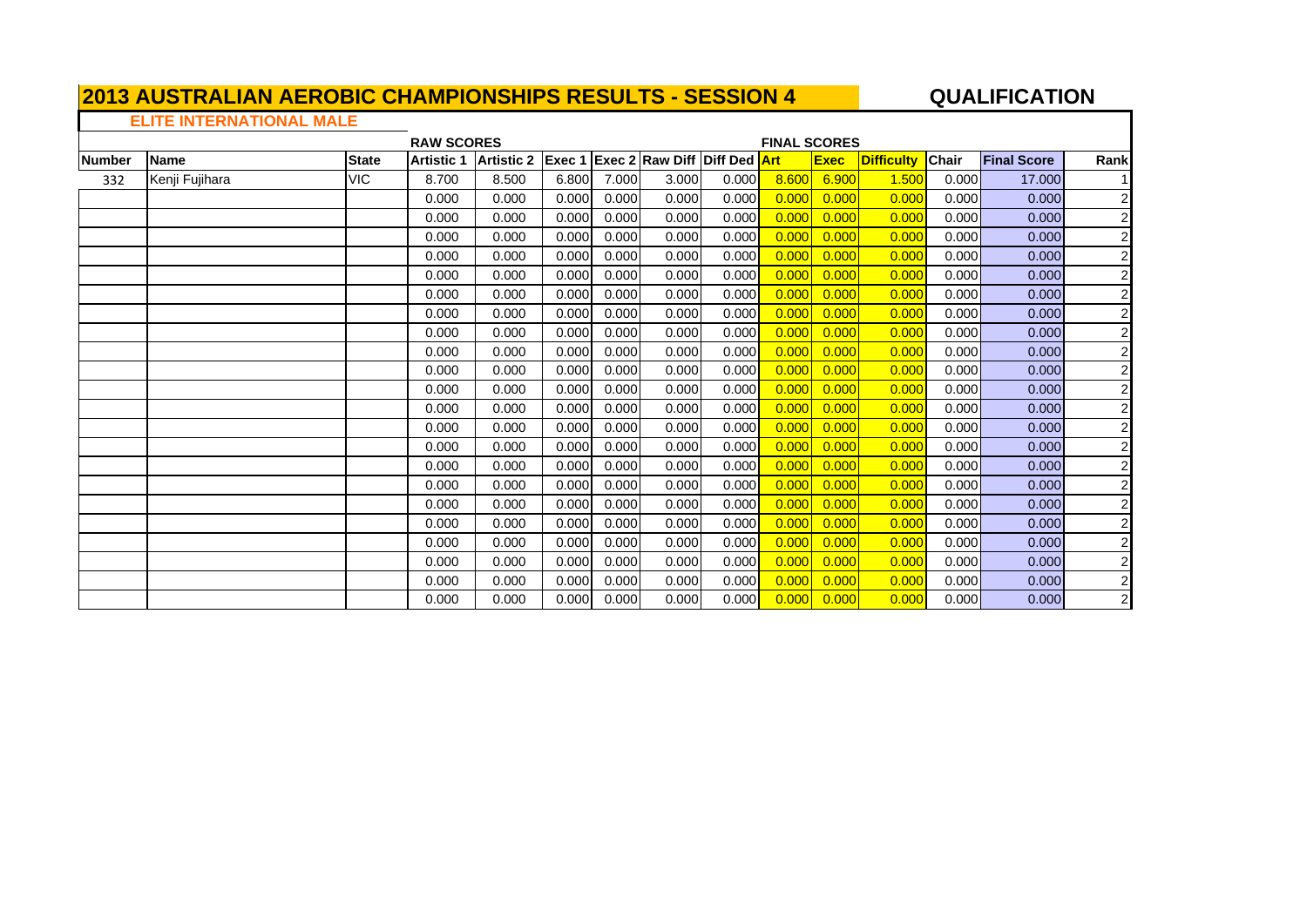### **2013 AUSTRALIAN AEROBIC GYMNASTICS CHAMPIONSHIPS QUALIFICATION**

# QUALIFICATION

٦

#### **INTERMEDIATE AERODANCE**

|               |                                                                                                                                                                    |              | <b>RAW SCORES</b> |                                             |       |                               |       |                 |              | <b>FINAL SCORES</b> |                    |                   |              |                    |      |
|---------------|--------------------------------------------------------------------------------------------------------------------------------------------------------------------|--------------|-------------------|---------------------------------------------|-------|-------------------------------|-------|-----------------|--------------|---------------------|--------------------|-------------------|--------------|--------------------|------|
| <b>Number</b> | <b>Name</b>                                                                                                                                                        | <b>State</b> | <b>Artistic 1</b> | Artistic 2 Exec 1 Exec 2 Sync 1 Sync 2 Diff |       |                               |       |                 | Diff Ded Art |                     | <b>Exec</b>        | <b>Difficulty</b> | <b>Chair</b> | <b>Final Score</b> | Rank |
| 352           | Elizabeth Burgess, Marni Forde<br>Sloan, Natalie Geale, Mercedes<br>Mcintyre, Kirsty Till, Isabel<br>Turner, Michaela Warren And<br>Jessica Williams               | <b>QLD</b>   | 3.800             | 4.000                                       | 8.100 | 8.000                         | 0.300 | 0.500 1.100     | 0.000        | 3.900               | 2.010              | 1.100             | 0.000        | 7.010              |      |
| 340           | Tahnee Bratanavicius, Paige<br>Sutterby, Rikki Bell-Warren, Ady<br>Waters, Ruby Cordner, Bridget<br>Mcnamara, Jess Oremeno                                         | <b>VIC</b>   | 3.600             | 3.400                                       | 8.600 | 8.300                         | 0.800 | 0.800 0.500     | 0.000        | 3.500               | 2.490              | 0.500             | 0.000        | 6.490              |      |
| 348           | Georgia Woods, Natalie<br>Cartwright, Kirra Beacom, Renee<br>Waller, Maddy Diblasio, Charlotte VIC<br>Roe, Rebecca Donato, Robyn<br>Kalkhoven                      |              | 3.000             | 3.200                                       | 8.600 | 8.400                         | 0.300 | 0.500 0.900     | 0.000        | 3.100               | 2.100              | 0.900             | 0.000        | 6.100              |      |
| 346           | Sophie Warner, Gemma Carter,<br>Grace Porter, Kristiana Feron-<br>Farrell, Elizabeth Hogarth, Darcy<br>Lawton, Rebecca Stewart                                     | <b>QLD</b>   | 2.800             | 3.000                                       | 7.700 | 7.700                         | 0.500 | 0.400 1.100     | 0.000        | 2.900               | 1.990              | 1.100             | 0.000        | 5.990              |      |
| 344           | Alison Date, Soraya Le Marshall,<br>Kira Le Marshall, Lexie Tree,<br>Aymee Sleaford                                                                                | <b>QLD</b>   | 2.700             | 2.500                                       | 7.400 | 7.100                         | 0.100 | 0.300 1.200     | 0.000        | 2.600               | 1.650              | 1.200             | 0.000        | 5.450              |      |
| 334           | Amy Behan, Taylor Clayton, Kira<br>Skillern, Jasmine Williams, Riley<br>Mcintosh, Cora Ross, Jordan<br>Ahfuni, Indi Huggett Kinnane,<br>Sarah Thompson, Jemma Bury | <b>QLD</b>   | 2.900             | 2.700                                       | 7.900 | 7.800                         | 0.400 | 0.400 0.300     | 0.000        | 2.800               | 1.970              | 0.300             | 0.000        | 5.070              |      |
| 336           | Claudia Beucker, Claudia Colvin,<br>Amber Jarvis-Thirlaway,<br>Maddison Kerr, Erica Lau,<br>Anastasia Riordan-Banister,<br>Mriah Smith                             | <b>NSW</b>   | 2.400             | 2.300                                       |       | 7.900 8.100                   | 0.300 | 0.400 0.700     | 0.000        | 2.350               | 1.950              | 0.700             | 0.000        | 5.000              |      |
| 350           | Sophie Carozza, Brooke<br>Spencer, Alexandra Begg,<br>Mikaela Dyson, Annalise<br>Gowing, Madison Narayan,<br>Gemma Swanson                                         | QLD          | 2.600             | 2.600                                       | 7.500 | 7.500                         | 0.200 | $0.400$ $0.500$ | 0.000        | 2.600               | 1.800              | 0.500             | 0.000        | 4.900              |      |
| 342           | Nicki Bunker, Madison Green,<br>Aimee Green, Chloe Green,<br>Olivia Angell, Samantha Bunker,<br>Samantha Donaldson                                                 | QLD          | 2.100             | 1.900                                       |       | 7.500 7.600 0.100 0.300 1.000 |       |                 | 0.000        |                     | 2.000 <b>1.710</b> | 1.000             | 0.000        | 4.710              |      |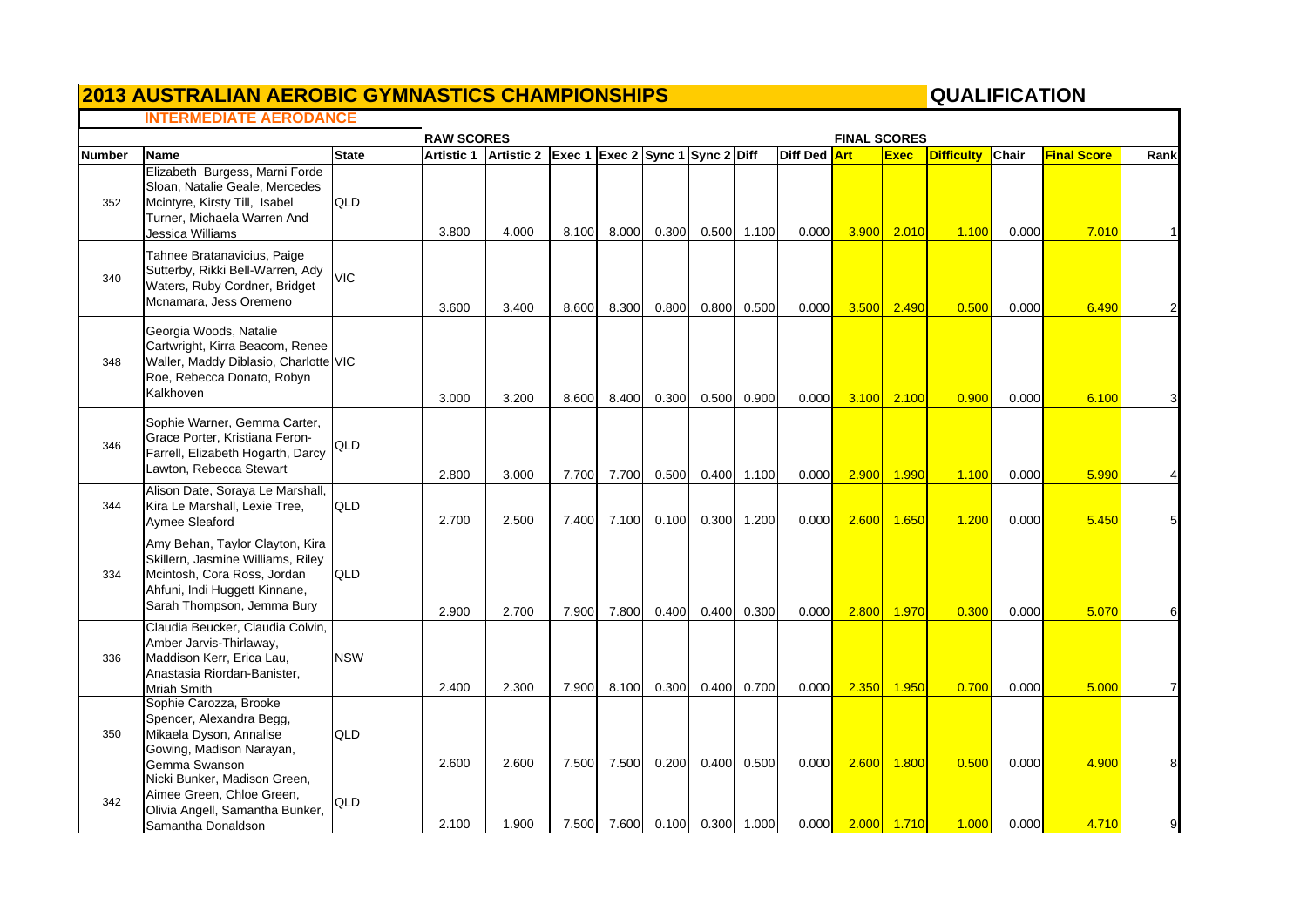| 338 | Faith Kongwa, Eleni Erotocritou,<br>Zoe Underwood, Emma<br>Brennan, Mia Layland, Sonia | <b>SA</b> |       |       |       |       |       |       |       |       |       |       |       |                      |       |    |
|-----|----------------------------------------------------------------------------------------|-----------|-------|-------|-------|-------|-------|-------|-------|-------|-------|-------|-------|----------------------|-------|----|
|     | Blair, Kate Donovan                                                                    |           | 2.000 | 2.200 | 7.200 | 7.500 | 0.700 | 0.700 | 0.300 | 0.000 | 2.100 | 2.170 | 0.300 | 1.000 <mark> </mark> | 3.570 | 10 |
|     |                                                                                        |           | 0.000 | 0.000 | 0.000 | 0.000 | 0.000 | 0.000 | 0.000 | 0.000 | 0.000 | 0.000 | 0.000 | 0.000                | 0.000 | 11 |
|     |                                                                                        |           | 0.000 | 0.000 | 0.000 | 0.000 | 0.000 | 0.000 | 0.000 | 0.000 | 0.000 | 0.000 | 0.000 | 0.000                | 0.000 | 11 |
|     |                                                                                        |           | 0.000 | 0.000 | 0.000 | 0.000 | 0.000 | 0.000 | 0.000 | 0.000 | 0.000 | 0.000 | 0.000 | 0.000                | 0.000 | 11 |
|     |                                                                                        |           | 0.000 | 0.000 | 0.000 | 0.000 | 0.000 | 0.000 | 0.000 | 0.000 | 0.000 | 0.000 | 0.000 | 0.000                | 0.000 | 11 |
|     |                                                                                        |           | 0.000 | 0.000 | 0.000 | 0.000 | 0.000 | 0.000 | 0.000 | 0.000 | 0.000 | 0.000 | 0.000 | 0.000                | 0.000 | 11 |
|     |                                                                                        |           | 0.000 | 0.000 | 0.000 | 0.000 | 0.000 | 0.000 | 0.000 | 0.000 | 0.000 | 0.000 | 0.000 | 0.000                | 0.000 | 11 |
|     |                                                                                        |           | 0.000 | 0.000 | 0.000 | 0.000 | 0.000 | 0.000 | 0.000 | 0.000 | 0.000 | 0.000 | 0.000 | 0.000                | 0.000 | 11 |
|     |                                                                                        |           | 0.000 | 0.000 | 0.000 | 0.000 | 0.000 | 0.000 | 0.000 | 0.000 | 0.000 | 0.000 | 0.000 | 0.000                | 0.000 | 11 |
|     |                                                                                        |           | 0.000 | 0.000 | 0.000 | 0.000 | 0.000 | 0.000 | 0.000 | 0.000 | 0.000 | 0.000 | 0.000 | $0.000$ $\vert$      | 0.000 | 11 |
|     |                                                                                        |           | 0.000 | 0.000 | 0.000 | 0.000 | 0.000 | 0.000 | 0.000 | 0.000 | 0.000 | 0.000 | 0.000 | 0.000                | 0.000 | 11 |
|     |                                                                                        |           | 0.000 | 0.000 | 0.000 | 0.000 | 0.000 | 0.000 | 0.000 | 0.000 | 0.000 | 0.000 | 0.000 | 0.000                | 0.000 | 11 |
|     |                                                                                        |           | 0.000 | 0.000 | 0.000 | 0.000 | 0.000 | 0.000 | 0.000 | 0.000 | 0.000 | 0.000 | 0.000 | 0.000                | 0.000 | 11 |
|     |                                                                                        |           | 0.000 | 0.000 | 0.000 | 0.000 | 0.000 | 0.000 | 0.000 | 0.000 | 0.000 | 0.000 |       | 0.000                | 0.000 | 11 |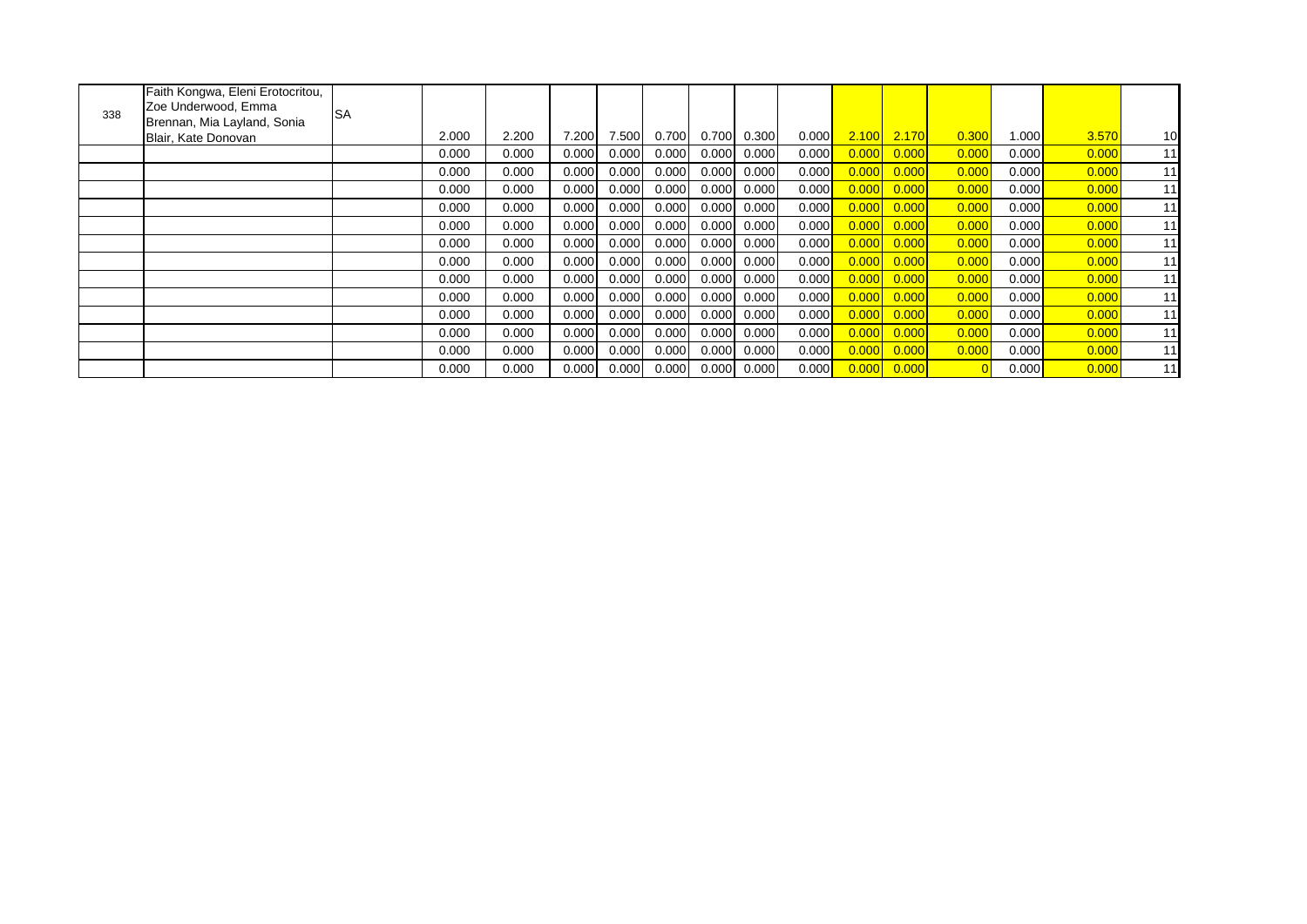## *<u>2013 AUSTRALIAN AEROBIC GYMNASTICS CHAMPIONSHIPS*</u>

### QUALIFICATION

### **JUNIOR AERODANCE**

|               |                                                                                            |              | <b>RAW SCORES</b> |            |                                  |       |       |       |       |                     | <b>FINAL SCORES</b> |             |                   |              |                    |                |
|---------------|--------------------------------------------------------------------------------------------|--------------|-------------------|------------|----------------------------------|-------|-------|-------|-------|---------------------|---------------------|-------------|-------------------|--------------|--------------------|----------------|
| <b>Number</b> | Name                                                                                       | <b>State</b> | <b>Artistic 1</b> | Artistic 2 | Exec 1 Exec 2 Sync 1 Sync 2 Diff |       |       |       |       | <b>Diff Ded Art</b> |                     | <b>Exec</b> | <b>Difficulty</b> | <b>Chair</b> | <b>Final Score</b> | Rank           |
| 354           | Charlotte Mitchell, Stormee<br>Morrish, Jasmine Searle, Eliza<br>Tree, Kaya Kurtukoff, Zoe | QLD          |                   |            |                                  |       |       |       |       |                     |                     |             |                   |              |                    |                |
|               | Clasen, Tayla Sleaford                                                                     |              | 2.800             | 2.800      | 7.600                            | 7.500 | 0.000 | 0.200 | 1.000 | 0.000               | <b>2.800</b>        | 1.610       | 1.000             | 0.000        | 5.410              |                |
|               |                                                                                            |              | 0.000             | 0.000      | 0.000                            | 0.000 | 0.000 | 0.000 | 0.000 | 0.000               | 0.000               | 0.000       | 0.000             | 0.000        | 0.000              | $\mathbf{2}$   |
|               |                                                                                            |              | 0.000             | 0.000      | 0.000                            | 0.000 | 0.000 | 0.000 | 0.000 | 0.000               | 0.000               | 0.000       | 0.000             | 0.000        | 0.000              | $\overline{2}$ |
|               |                                                                                            |              | 0.000             | 0.000      | 0.000                            | 0.000 | 0.000 | 0.000 | 0.000 | 0.000               | 0.000               | 0.000       | 0.000             | 0.000        | 0.000              | $\overline{2}$ |
|               |                                                                                            |              | 0.000             | 0.000      | 0.000                            | 0.000 | 0.000 | 0.000 | 0.000 | 0.000               | 0.000               | 0.000       | 0.000             | 0.000        | 0.000              | $\overline{a}$ |
|               |                                                                                            |              | 0.000             | 0.000      | 0.000                            | 0.000 | 0.000 | 0.000 | 0.000 | 0.000               | 0.000               | 0.000       | 0.000             | 0.000        | 0.000              | $\overline{2}$ |
|               |                                                                                            |              | 0.000             | 0.000      | 0.000                            | 0.000 | 0.000 | 0.000 | 0.000 | 0.000               | 0.000               | 0.000       | 0.000             | 0.000        | 0.000              | 2 <sub>l</sub> |
|               |                                                                                            |              | 0.000             | 0.000      | 0.000                            | 0.000 | 0.000 | 0.000 | 0.000 | 0.000               | 0.000               | 0.000       | 0.000             | 0.000        | 0.000              | $\mathbf{2}$   |
|               |                                                                                            |              | 0.000             | 0.000      | 0.000                            | 0.000 | 0.000 | 0.000 | 0.000 | 0.000               | 0.000               | 0.000       | 0.000             | 0.000        | 0.000              | $\overline{2}$ |
|               |                                                                                            |              | 0.000             | 0.000      | 0.000                            | 0.000 | 0.000 | 0.000 | 0.000 | 0.000               | 0.000               | 0.00C       | 0.000             | 0.000        | 0.000              | $\mathbf{2}$   |
|               |                                                                                            |              | 0.000             | 0.000      | 0.000                            | 0.000 | 0.000 | 0.000 | 0.000 | 0.000               | 0.000               | 0.000       | 0.000             | 0.000        | 0.000              | $\overline{2}$ |
|               |                                                                                            |              | 0.000             | 0.000      | 0.000                            | 0.000 | 0.000 | 0.000 | 0.000 | 0.000               | 0.000               | 0.000       | 0.000             | 0.000        | 0.000              | $\overline{a}$ |
|               |                                                                                            |              | 0.000             | 0.000      | 0.000                            | 0.000 | 0.000 | 0.000 | 0.000 | 0.000               | 0.000               | 0.000       | 0.000             | 0.000        | 0.000              | $\overline{2}$ |
|               |                                                                                            |              | 0.000             | 0.000      | 0.000                            | 0.000 | 0.000 | 0.000 | 0.000 | 0.000               | 0.000               | 0.000       | 0.000             | 0.000        | 0.000              | $\overline{2}$ |
|               |                                                                                            |              | 0.000             | 0.000      | 0.000                            | 0.000 | 0.000 | 0.000 | 0.000 | 0.000               | 0.000               | 0.000       | 0.000             | 0.000        | 0.000              | $\overline{2}$ |
|               |                                                                                            |              | 0.000             | 0.000      | 0.000                            | 0.000 | 0.000 | 0.000 | 0.000 | 0.000               | 0.000               | 0.000       | 0.000             | 0.000        | 0.000              | $\overline{2}$ |
|               |                                                                                            |              | 0.000             | 0.000      | 0.000                            | 0.000 | 0.000 | 0.000 | 0.000 | 0.000               | 0.000               | 0.000       | 0.000             | 0.000        | 0.000              | $\overline{2}$ |
|               |                                                                                            |              | 0.000             | 0.000      | 0.000                            | 0.000 | 0.000 | 0.000 | 0.000 | 0.000               | 0.000               | 0.000       | 0.000             | 0.000        | 0.000              | $\overline{2}$ |
|               |                                                                                            |              | 0.000             | 0.000      | 0.000                            | 0.000 | 0.000 | 0.000 | 0.000 | 0.000               | 0.000               | 0.000       | 0.000             | 0.000        | 0.000              | $\overline{a}$ |
|               |                                                                                            |              | 0.000             | 0.000      | 0.000                            | 0.000 | 0.000 | 0.000 | 0.000 | 0.000               | 0.000               | 0.000       | 0.000             | 0.000        | 0.000              | $\overline{2}$ |
|               |                                                                                            |              | 0.000             | 0.000      | 0.000                            | 0.000 | 0.000 | 0.000 | 0.000 | 0.000               | 0.000               | 0.000       | 0.000             | 0.000        | 0.000              | $\overline{2}$ |
|               |                                                                                            |              | 0.000             | 0.000      | 0.000                            | 0.000 | 0.000 | 0.000 | 0.000 | 0.000               | 0.000               | 0.000       | 0.000             | 0.000        | 0.000              | $\mathbf{2}$   |
|               |                                                                                            |              | 0.000             | 0.000      | 0.000                            | 0.000 | 0.000 | 0.000 | 0.000 | 0.000               | 0.000               | 0.000       |                   | 0.000        | 0.000              | $\mathbf{2}$   |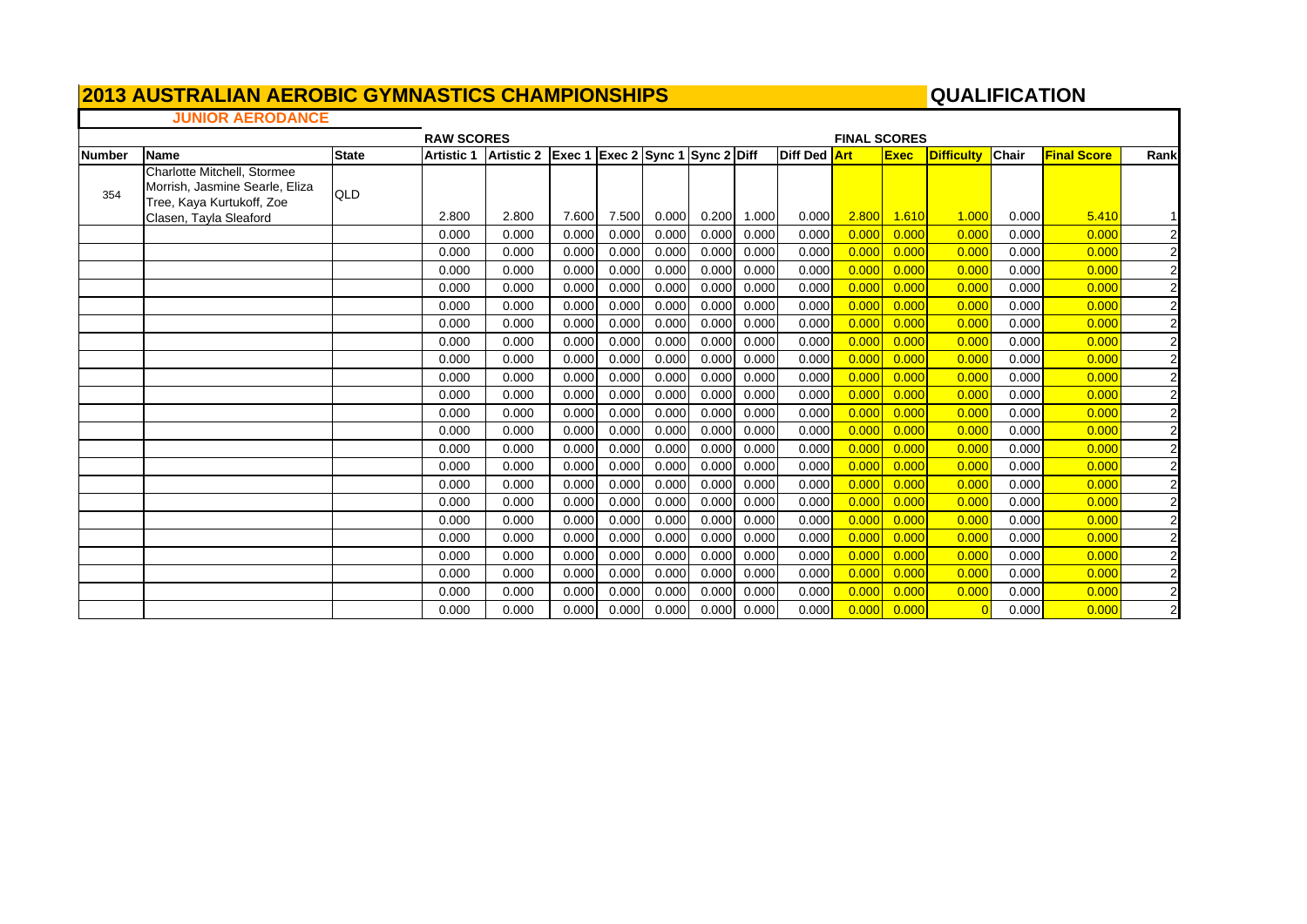## **QUALIFICATION**

### **AGE GROUP 1 PAIR**

 $\Gamma$ 

|               |                              |              | <b>RAW SCORES</b> |                   |        |       |                                     |       | <b>FINAL SCORES</b> |             |                   |              |                    |                         |
|---------------|------------------------------|--------------|-------------------|-------------------|--------|-------|-------------------------------------|-------|---------------------|-------------|-------------------|--------------|--------------------|-------------------------|
| <b>Number</b> | <b>Name</b>                  | <b>State</b> | <b>Artistic 1</b> | <b>Artistic 2</b> | Exec 1 |       | <b>Exec 2 Raw Diff Diff Ded Art</b> |       |                     | <b>Exec</b> | <b>Difficulty</b> | <b>Chair</b> | <b>Final Score</b> | Rank                    |
| 355           | Alexandra Tree, Kira Stray   | QLD          | 8.200             | 8.400             | 7.000  | 7.200 | 2.000                               | 0.000 | 8.300               | 7.100       | 1.000             | 0.000        | 16.400             |                         |
| 357           | Chelsea Clark, Matilda Narvo | <b>NSW</b>   | 7.900             | 7.400             | 6.900  | 7.400 | 2.100                               | 0.000 | 7.650               | 7.150       | 1.050             | 0.000        | 15.850             | $\mathbf{2}$            |
|               |                              |              | 0.000             | 0.000             | 0.000  | 0.000 | 0.000                               | 0.000 | 0.000               | 0.000       | 0.000             | 0.000        | 0.000              | 3 <sup>1</sup>          |
|               |                              |              | 0.000             | 0.000             | 0.000  | 0.000 | 0.000                               | 0.000 | 0.000               | 0.000       | 0.000             | 0.000        | 0.000              | 3 <sup>1</sup>          |
|               |                              |              | 0.000             | 0.000             | 0.000  | 0.000 | 0.000                               | 0.000 | 0.000               | 0.000       | 0.000             | 0.000        | 0.000              | $\mathbf{3}$            |
|               |                              |              | 0.000             | 0.000             | 0.000  | 0.000 | 0.000                               | 0.000 | 0.000               | 0.000       | 0.000             | 0.000        | 0.000              | $\mathbf{3}$            |
|               |                              |              | 0.000             | 0.000             | 0.000  | 0.000 | 0.000                               | 0.000 | 0.000               | 0.000       | 0.000             | 0.000        | 0.000              | $\overline{3}$          |
|               |                              |              | 0.000             | 0.000             | 0.000  | 0.000 | 0.000                               | 0.000 | 0.000               | 0.000       | 0.000             | 0.000        | 0.000              | $\overline{3}$          |
|               |                              |              | 0.000             | 0.000             | 0.000  | 0.000 | 0.000                               | 0.000 | 0.000               | 0.000       | 0.000             | 0.000        | 0.000              | $\overline{3}$          |
|               |                              |              | 0.000             | 0.000             | 0.000  | 0.000 | 0.000                               | 0.000 | 0.000               | 0.000       | 0.000             | 0.000        | 0.000              | $\mathbf{3}$            |
|               |                              |              | 0.000             | 0.000             | 0.000  | 0.000 | 0.000                               | 0.000 | 0.000               | 0.000       | 0.000             | 0.000        | 0.000              | $\overline{3}$          |
|               |                              |              | 0.000             | 0.000             | 0.000  | 0.000 | 0.000                               | 0.000 | 0.000               | 0.000       | 0.000             | 0.000        | 0.000              | $\overline{\mathbf{3}}$ |
|               |                              |              | 0.000             | 0.000             | 0.000  | 0.000 | 0.000                               | 0.000 | 0.000               | 0.000       | 0.000             | 0.000        | 0.000              | $\overline{3}$          |
|               |                              |              | 0.000             | 0.000             | 0.000  | 0.000 | 0.000                               | 0.000 | 0.000               | 0.000       | 0.000             | 0.000        | 0.000              | $\overline{3}$          |
|               |                              |              | 0.000             | 0.000             | 0.000  | 0.000 | 0.000                               | 0.000 | 0.000               | 0.000       | 0.000             | 0.000        | 0.000              | $\overline{3}$          |
|               |                              |              | 0.000             | 0.000             | 0.000  | 0.000 | 0.000                               | 0.000 | 0.000               | 0.000       | 0.000             | 0.000        | 0.000              | $\mathbf{3}$            |
|               |                              |              | 0.000             | 0.000             | 0.000  | 0.000 | 0.000                               | 0.000 | 0.000               | 0.000       | 0.000             | 0.000        | 0.000              | 3 <sup>1</sup>          |
|               |                              |              | 0.000             | 0.000             | 0.000  | 0.000 | 0.000                               | 0.000 | 0.000               | 0.000       | 0.000             | 0.000        | 0.000              | 3 <sup>1</sup>          |
|               |                              |              | 0.000             | 0.000             | 0.000  | 0.000 | 0.000                               | 0.000 | 0.000               | 0.000       | 0.000             | 0.000        | 0.000              | 3 <sup>1</sup>          |
|               |                              |              | 0.000             | 0.000             | 0.000  | 0.000 | 0.000                               | 0.000 | 0.000               | 0.000       | 0.000             | 0.000        | 0.000              | $\mathbf{3}$            |
|               |                              |              | 0.000             | 0.000             | 0.000  | 0.000 | 0.000                               | 0.000 | 0.000               | 0.000       | 0.000             | 0.000        | 0.000              | 3 <sup>1</sup>          |
|               |                              |              | 0.000             | 0.000             | 0.000  | 0.000 | 0.000                               | 0.000 | 0.000               | 0.000       | 0.000             | 0.000        | 0.000              | $\mathbf{3}$            |
|               |                              |              | 0.000             | 0.000             | 0.000  | 0.000 | 0.000                               | 0.000 | 0.000               | 0.000       | 0.000             | 0.000        | 0.000              | $\mathbf{3}$            |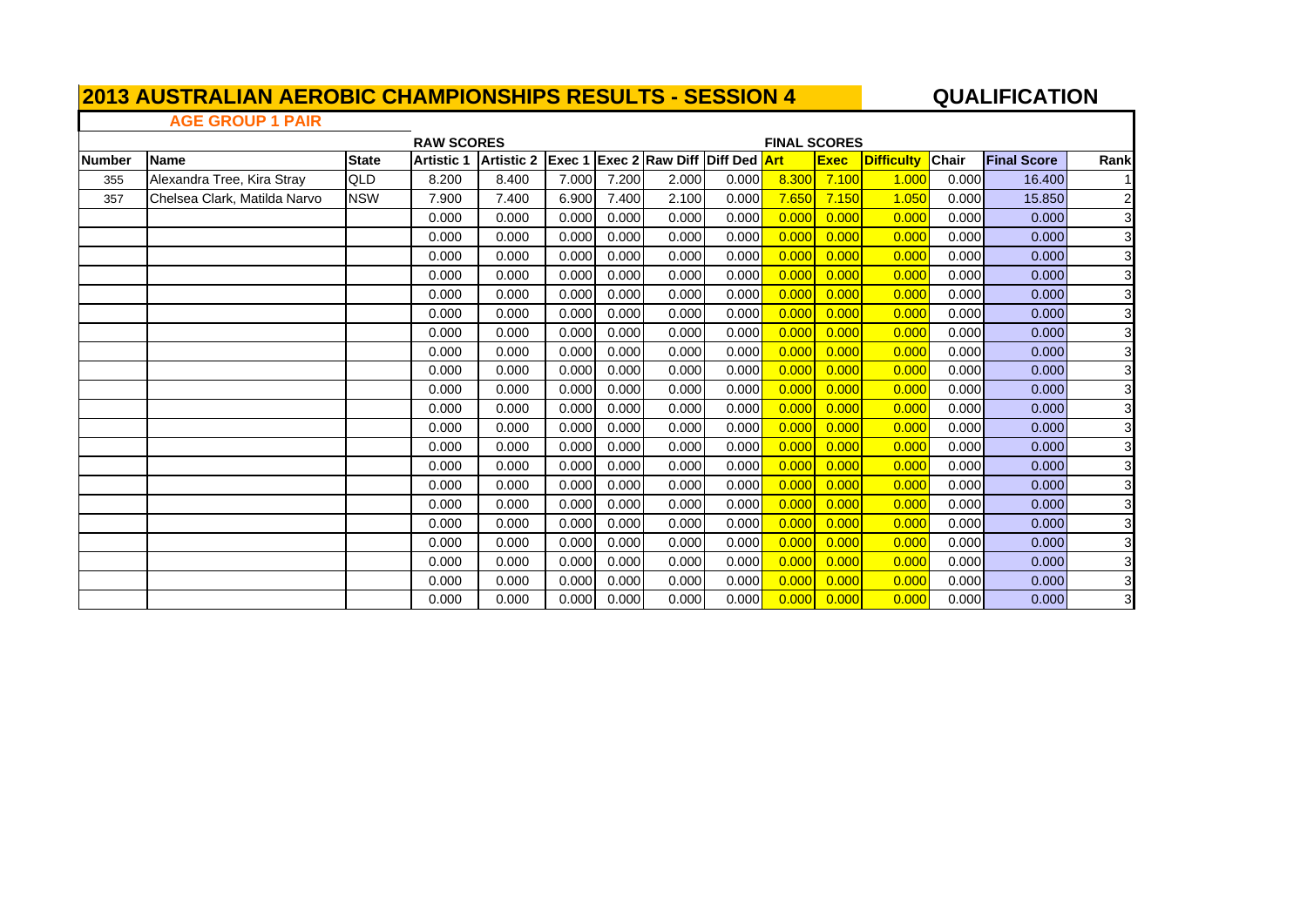## *<u>2013 AUSTRALIAN AEROBIC GYMNASTICS CHAMPIONSHIPS*</u>

### QUALIFICATION

٦

### **SENIOR AERODANCE**

|               |                                                                                                                                       |              | <b>RAW SCORES</b> |                                             |       |       |       |       |             |              | <b>FINAL SCORES</b> |             |            |              |                    |                |
|---------------|---------------------------------------------------------------------------------------------------------------------------------------|--------------|-------------------|---------------------------------------------|-------|-------|-------|-------|-------------|--------------|---------------------|-------------|------------|--------------|--------------------|----------------|
| <b>Number</b> | <b>Name</b>                                                                                                                           | <b>State</b> | <b>Artistic 1</b> | Artistic 2 Exec 1 Exec 2 Sync 1 Sync 2 Diff |       |       |       |       |             | Diff Ded Art |                     | <b>Exec</b> | Difficulty | <b>Chair</b> | <b>Final Score</b> | Rank           |
| 360           | Zoe Tisdale, Janelle Marsh,<br>Chelsea Carroll, Catriona<br>Cowden, Karissa Marshall,<br>Giveny How, Vanessa Pink,<br>Emma Davies     | <b>WA</b>    | 3.700             | 3.700                                       | 8.300 | 8.000 | 0.400 |       | 0.500 1.400 | 0.000        | <b>3.700</b>        | 2.080       | 1.400      | 0.000        | 7.180              | $\mathbf{1}$   |
| 356           | Priscilla Pickering, Stef Bartlett,<br>Shona Lynch, Shari James-Abel, QLD<br>Laura Jones, Laura Kane,<br>Jessica Marsh, Renae Spencer |              | 3.100             | 3.400                                       | 7.200 | 7.500 | 0.300 |       | 0.300 0.400 | 0.000        | 3.250               | 1.770       | 0.400      | 0.000        | 5.420              | $\overline{2}$ |
| 358           | Victoria March, Annalise Smart,<br>Lauren Clarke, Kaitlin Mcavaney, SA<br><b>Ashlee Mitchell</b>                                      |              | 2.800             | 2.900                                       | 7.300 | 7.500 | 0.500 | 0.600 | 0.300       | 0.000        | 2.850               | 2.030       | 0.300      | 0.000        | 5.180              | 3              |
|               |                                                                                                                                       |              | 0.000             | 0.000                                       | 0.000 | 0.000 | 0.000 | 0.000 | 0.000       | 0.000        | 0.000               | 0.000       | 0.000      | 0.000        | 0.000              | $\overline{4}$ |
|               |                                                                                                                                       |              | 0.000             | 0.000                                       | 0.000 | 0.000 | 0.000 | 0.000 | 0.000       | 0.000        | 0.000               | 0.000       | 0.000      | 0.000        | 0.000              | $\overline{4}$ |
|               |                                                                                                                                       |              | 0.000             | 0.000                                       | 0.000 | 0.000 | 0.000 | 0.000 | 0.000       | 0.000        | 0.000               | 0.000       | 0.000      | 0.000        | 0.000              | $\overline{4}$ |
|               |                                                                                                                                       |              | 0.000             | 0.000                                       | 0.000 | 0.000 | 0.000 | 0.000 | 0.000       | 0.000        | 0.000               | 0.000       | 0.00C      | 0.000        | 0.000              | $\overline{4}$ |
|               |                                                                                                                                       |              | 0.000             | 0.000                                       | 0.000 | 0.000 | 0.000 | 0.000 | 0.000       | 0.000        | 0.000               | 0.000       | 0.000      | 0.000        | 0.000              | $\overline{4}$ |
|               |                                                                                                                                       |              | 0.000             | 0.000                                       | 0.000 | 0.000 | 0.000 | 0.000 | 0.000       | 0.000        | 0.000               | 0.000       | 0.000      | 0.000        | 0.000              |                |
|               |                                                                                                                                       |              | 0.000             | 0.000                                       | 0.000 | 0.000 | 0.000 | 0.000 | 0.000       | 0.000        | 0.000               | 0.000       | 0.000      | 0.000        | 0.000              | $\overline{4}$ |
|               |                                                                                                                                       |              | 0.000             | 0.000                                       | 0.000 | 0.000 | 0.000 | 0.000 | 0.000       | 0.000        | 0.000               | 0.000       | 0.00C      | 0.000        | 0.000              | $\overline{4}$ |
|               |                                                                                                                                       |              | 0.000             | 0.000                                       | 0.000 | 0.000 | 0.000 | 0.000 | 0.000       | 0.000        | 0.000               | 0.000       | 0.000      | 0.000        | 0.000              | $\overline{4}$ |
|               |                                                                                                                                       |              | 0.000             | 0.000                                       | 0.000 | 0.000 | 0.000 | 0.000 | 0.000       | 0.000        | 0.000               | 0.000       | 0.000      | 0.000        | 0.000              | $\overline{4}$ |
|               |                                                                                                                                       |              | 0.000             | 0.000                                       | 0.000 | 0.000 | 0.000 | 0.000 | 0.000       | 0.000        | 0.000               | 0.000       | 0.000      | 0.000        | 0.000              | $\overline{4}$ |
|               |                                                                                                                                       |              | 0.000             | 0.000                                       | 0.000 | 0.000 | 0.000 | 0.000 | 0.000       | 0.000        | 0.000               | 0.000       | 0.00C      | 0.000        | 0.000              | $\overline{4}$ |
|               |                                                                                                                                       |              | 0.000             | 0.000                                       | 0.000 | 0.000 | 0.000 | 0.000 | 0.000       | 0.000        | 0.000               | 0.000       | 0.000      | 0.000        | 0.000              | $\overline{4}$ |
|               |                                                                                                                                       |              | 0.000             | 0.000                                       | 0.000 | 0.000 | 0.000 | 0.000 | 0.000       | 0.000        | 0.000               | 0.000       | 0.000      | 0.000        | 0.000              | $\overline{4}$ |
|               |                                                                                                                                       |              | 0.000             | 0.000                                       | 0.000 | 0.000 | 0.000 | 0.000 | 0.000       | 0.000        | 0.000               | 0.000       | 0.000      | 0.000        | 0.000              |                |
|               |                                                                                                                                       |              | 0.000             | 0.000                                       | 0.000 | 0.000 | 0.000 | 0.000 | 0.000       | 0.000        | 0.000               | 0.000       | 0.000      | 0.000        | 0.000              | $\overline{4}$ |
|               |                                                                                                                                       |              | 0.000             | 0.000                                       | 0.000 | 0.000 | 0.000 | 0.000 | 0.000       | 0.000        | 0.000               | 0.000       | 0.000      | 0.000        | 0.000              | $\overline{4}$ |
|               |                                                                                                                                       |              | 0.000             | 0.000                                       | 0.000 | 0.000 | 0.000 | 0.000 | 0.000       | 0.000        | 0.000               | 0.000       | 0.000      | 0.000        | 0.000              | $\overline{4}$ |
|               |                                                                                                                                       |              | 0.000             | 0.000                                       | 0.000 | 0.000 | 0.000 | 0.000 | 0.000       | 0.000        | 0.000               | 0.000       | 0.000      | 0.000        | 0.000              | $\overline{4}$ |
|               |                                                                                                                                       |              | 0.000             | 0.000                                       | 0.000 | 0.000 | 0.000 | 0.000 | 0.000       | 0.000        | 0.000               | 0.000       | $\Omega$   | 0.000        | 0.000              |                |